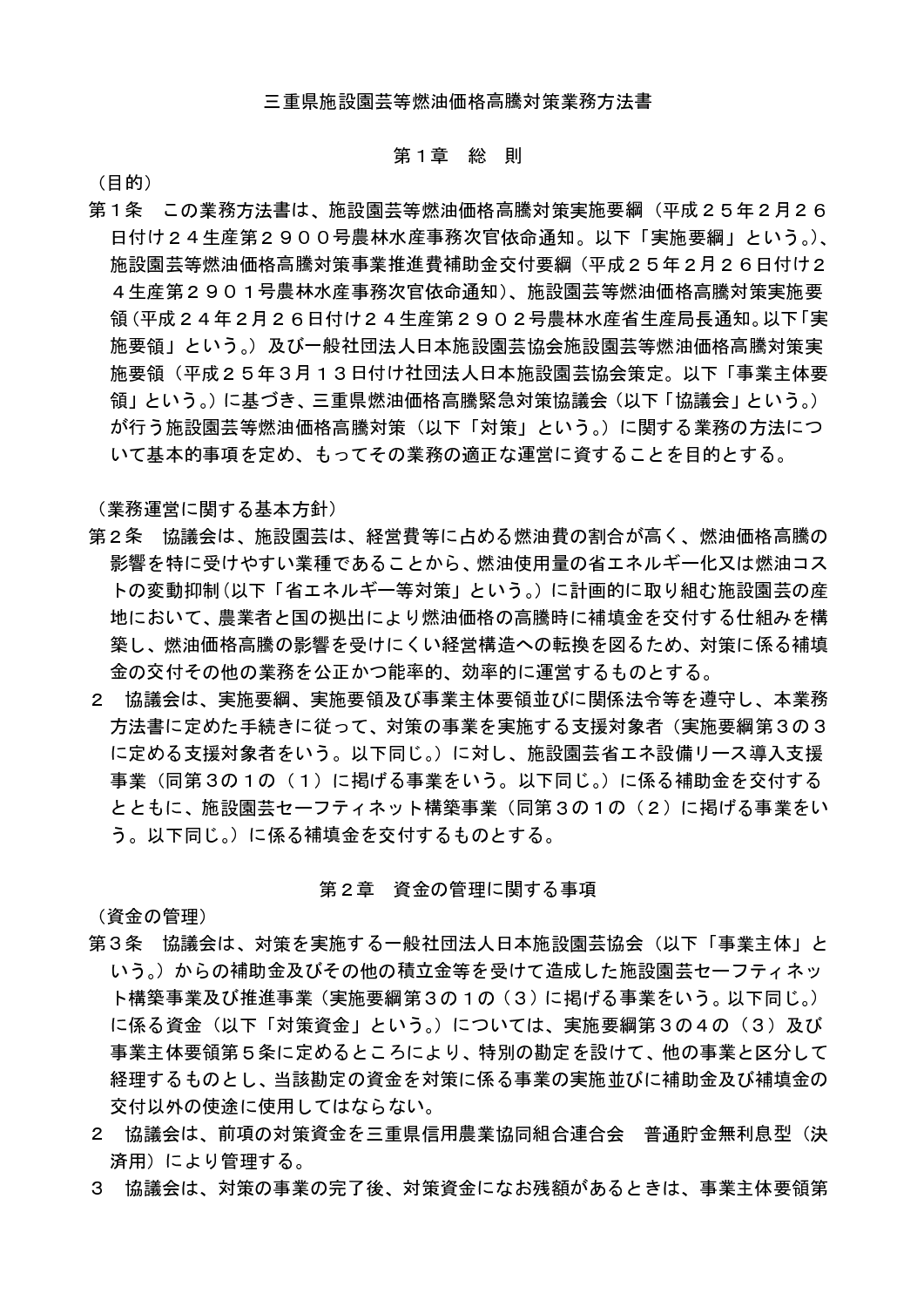15条により、事業主体及び事業主体以外の積立金等の拠出者に、当該資金残高のそれ ぞれの拠出額に応じた額を返還するものとする。

## 第3章 施設園芸燃油価格高騰対策

#### 第 1 節 総 則

(事業年度及び実施期間)

- 第4条 対策における事業年度は、当該年の5月から翌年4月までとする。
- 2 対策の実施期間は、施設園芸セーフティネット構築事業においては、平成25年2月 1日から平成32年4月30日 (第10条第1項の規定によりセーフティネットの対象 期間を毎年12月から翌5月までとした場合は、平成32年5月31日)までとし、推 進事業においては、平成25年2月26日から平成32年4月30日までとする。

(支援対象者)

- 第5条 対策の支援対象者 (実施要綱第3の3に定める者をいう。以下同じ。) は、以下の 要件を満たすものとする。
	- (1) 事業参加者が野菜、果樹又は花きの施設園芸を営む者であり、そのことが書面等に より確認できること。
- (2) 事業参加者が3戸以上であること。事業開始後にやむを得ず3戸に満たなくなった 場合には、新たに参加者を募ること等により、3戸以上となるよう努めること。
- (3)省エネルギー等対策推進計画(実施要領第5の2に定めるものをいう。以下同じ。) を定め、次のア又はイの場合に応じて、それぞれ当該ア又はイに定める目標を掲げる とともに、取組内容等からその達成が確実であると認められること。
	- ア 平成27事業年度以降に計画を策定する場合:策定事業年度の翌々事業年度まで に10a当たり燃油使用量を15%以上削減することにより、燃油価格の変動が経 営に及ぼす影響を緩和すること。
	- イ 平成26事業年度までに計画を策定し、継続して取り組んでいる場合: 策定事業 年度の翌々事業年度までに、(ア)から(ウ)までのいずれか一つに取り組むことよ り、燃油価格の変動が経営に及ぼす影響を緩和すること。
		- (ア) 10a 当たり燃油使用量を更に 15%以上削減
		- (イ) 単位生産量当たり燃油使用量を15%以上削減
		- (ウ) 民間の金融商品や備蓄タンク等を活用して燃油使用量の5%以上について、 燃油コストの変動を抑制
- (4) 原則として、農業協同組合連合会、農業協同組合、農事組合法人((農業協同組合 法(昭和22年法律第132号)第72条の10第1項に規定する事業を行う法人を いう)、農事組合法人以外の農地所有適確法人 (農地法 (昭和27年法律第229号) 第2条第3項に規定する法人をいう)、特定農業団体(農業経営基盤強化促進法(昭 和55年法律第65号)第23条第4項に規定する団体をいう)又はその他農業者の 組織する団体(代表者の定めがあり、かつ、組織及び運営についての規約の定めのあ る団体に限る。)であること。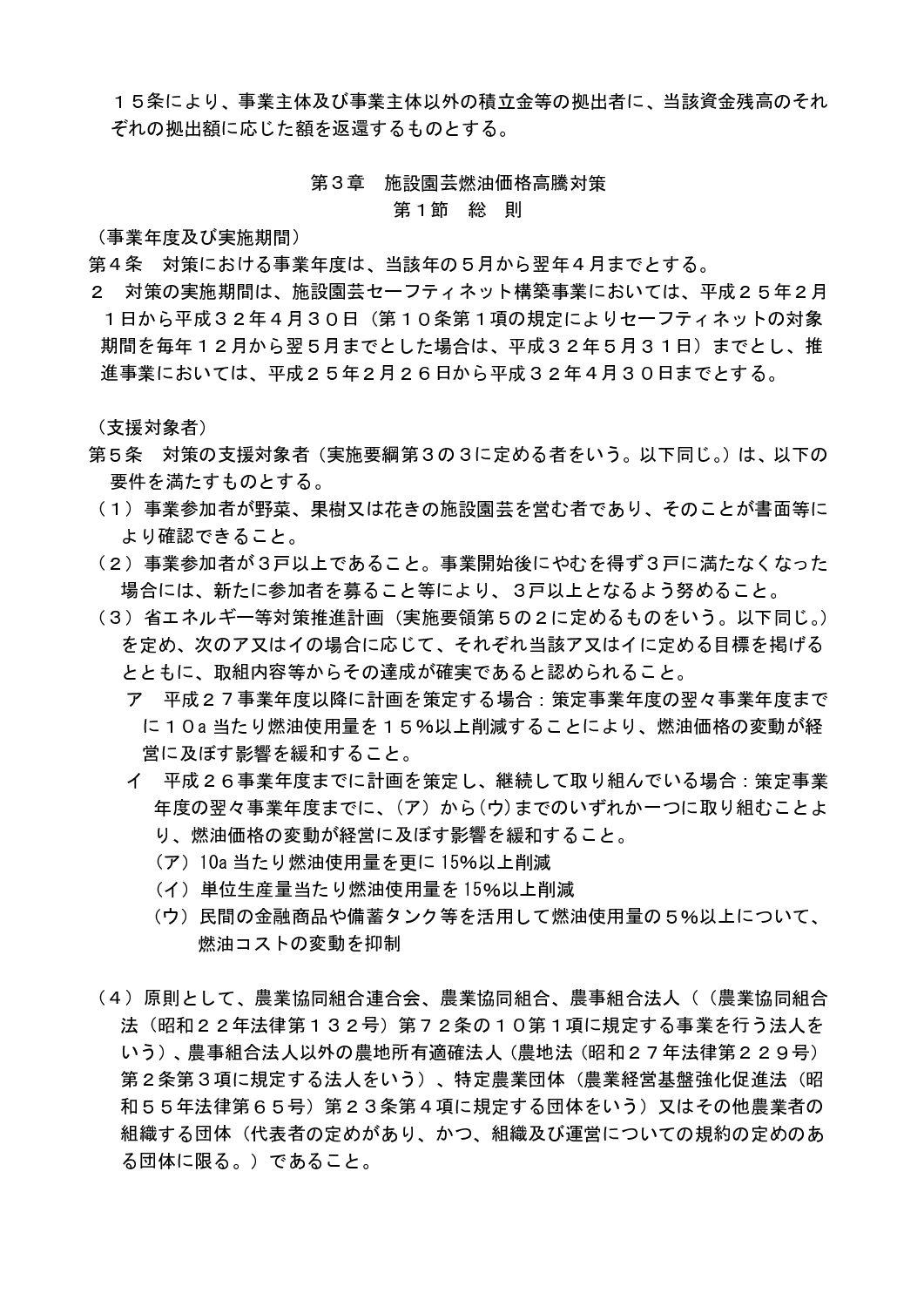## 第2節 事業実施手続

(事業実施計画及び省エネルギー等対策推進計画)

- 第6条 対策の事業を実施しようとする支援対象者は、原則として毎事業年度、別紙様式 第1号により、第12条の積立契約申込書等をその内容とする事業実施計画及び省エネ ルギー等対策推進計画(以下「事業実施計画等」という。)を作成し、協議会に承認を 申請するものとする。
- 2 支援対象者は、前項の事業実施計画書等の作成に当たり、事業参加者等に対し、別紙 様式第2号を例として施設園芸の省エネルギー等対策推進のための取組、燃油使用量の 削減等の目標及び対策の事業の取組等に係る計画を作成させ、その内容を確認の上、こ れを取りまとめて支援対象者の事業実施計画書等を作成するものとする。
- 3 協議会は、第1項の事業実施計画等の提出があった場合、その内容について審査を行 い、次に掲げる項目を全て満たすと認められるときは、支援対象者の事業実施計画等の 内容を踏まえて協議会としての本対策に係る目標と事業実施計画を作成し、事業主体要 領第9条第1項により事業主体に提出する。
- (1) 取組の内容が対策の趣旨に沿っていること。
- (2) 省エネルギー等対策推進計画において、支援対象者の施設園芸における燃油使用量 を15%以上削減する等の目標を掲げており、取組内容等からその達成が確実である と認められること。
- (3) 支援対象者の省エネルギー等対策推進計画において、その構成員である全ての事業 参加者が施設園芸省エネルギー生産管理チェックシート(『「施設園芸省エネルギー生 産管理マニュアル【改定版】」及び「施設園芸省エネルギー生産管理チェックシート【改 定版】について」について』(平成 25年12月26日付け 25生産第2689号農林水産省生 産局長通知)に規定される「施設園芸省エネルギー生産管理チェックシート【改定版】」 をいう。以下同じ。)を活用した省エネルギー生産管理の実践に取り組む計画となって おり、その実施が確実であると見込まれること。
- (4) 施設園芸セーフティネット構築事業については、セーフティネットの加入の申込み に係る燃油購入量が、加入面積等から勘案して妥当であること。
- 4 協議会は、事業主体要領第9条第3項により事業主体から事業実施計画の承認があっ たときは、該当する支援対象者の事業実施計画書等を承認し、当該支援対象者に通知す るものとする。
- 5 支援対象者は、前項により承認のあった事業実施計画書等について、次に掲げる変更 を行おうとする場合は、第1項及び第2項の規定に準じて手続を行うものとし、それ以 外の変更については、協議会に対して届出を行うものとする。
- (1) 事業の新設、中止又は廃止
- (2) 省エネルギー等対策推進計画の燃油使用暈削減等の目標の変更
- (3) 支援対象者の変更
- (4) 事業費又は事業量の3割を超える増減

(対策に係る補助金又は補填金の交付等の手続)

第7条 施設園芸セーフティネット構築事業の補填金の交付等に必要な手続は、第11条 から第20条に定めるところによる。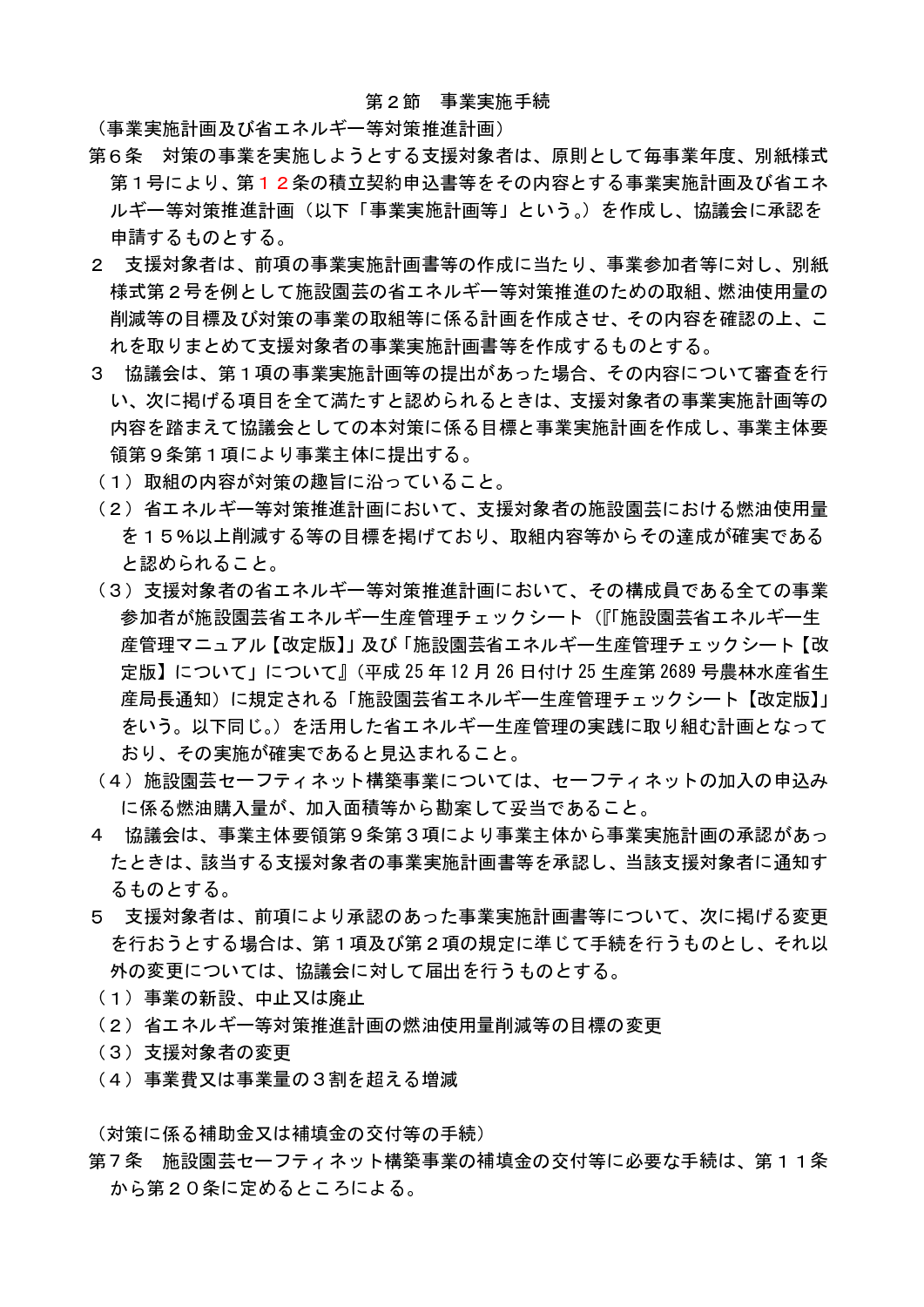(実施状況の報告)

第8条 支援対象者は、第5条第3号に定める省エネルギー等対策推進計画の目標年度ま での間、各事業年度の実施状況を、翌事業年度の8月10日までに、別紙様式第3号に より協議会に報告するものとする。

なお、省エネルギー等対策推進計画で掲げた燃油使用量の削減等の目標については、 毎事業年度、実績に基づき目標の達成状況を報告するものとする。

2 協議会は、前号の報告及び自らの実施状況を取りまとめ、実施要綱第7、実施要領第 6及び事業主体要領第14条により、事業主体に報告するものとする。

## 第3節 施設園芸セーフティネット構築事業

(セーフティネット事業の内容)

第9条 施設園芸セーフティネット構築事業(以下「セーフティネット事業」という。)は、 燃油価格が高騰した場合に、施設園芸農業者の経営に及ぼす影響を緩和するため、野菜、 果樹及び花きの施設園芸を営む農業者に対し補填金を交付する事業とする。

(対象油種及び対象期間)

第10条 セーフティネット事業は、施設園芸の用に供するA重油及び灯油(以下「施設 園芸用燃油」という。)を対象とし、原則として、施設園芸における燃油需要期である 11月から翌年4月までの間を対象期間とする。

ただし、事業主体要領第17条ただし書きによる事業主体の承認を得て、10月から 翌年3月までの間又は12月から翌年5月までの間とすることができる。

2 前項ただし書きにより事業主体の承認を得てセーフティネット事業の対象期間を1 2月から翌年5月までの間とした場合のセーフティネット事業に限り、第4条第1項に 定める事業年度については、当該年の6月から翌年5月までとする。

(積立契約の締結)

- 第11条 協議会は、セーフティネット(農業者と国の拠出により資金を造成し、燃油価 格の急上昇が経営に及ぼす影響を緩和するための補填金を当該資金から交付する仕組 みをいう。以下同じ。)への加入を希望する支援対象者との間に施設園芸用燃油価格差 補填金積立契約(以下「積立契約」という。)を締結することができる。
- 2 積立契約の期間は、原則として、積立契約成立の日又は当該契約の対象期間の開始日 のうちいずれか早い日から、第4条第2項に定める対策の実施期間の末日までの期間と する。なお、既に締結済みの積立契約については、契約を更新することにより、積立契 約の期間を延長することができるものとする。
- 3 積立契約は、当該積立契約の対象期間の開始前に締結しなければならない。

(積立契約の申請)

第12条 支援対象者による積立契約の申請は、別紙様式第4号による積立契約の内容に 基づき、別紙様式第5号による積立契約申込書(前条第2項により積立契約を更新する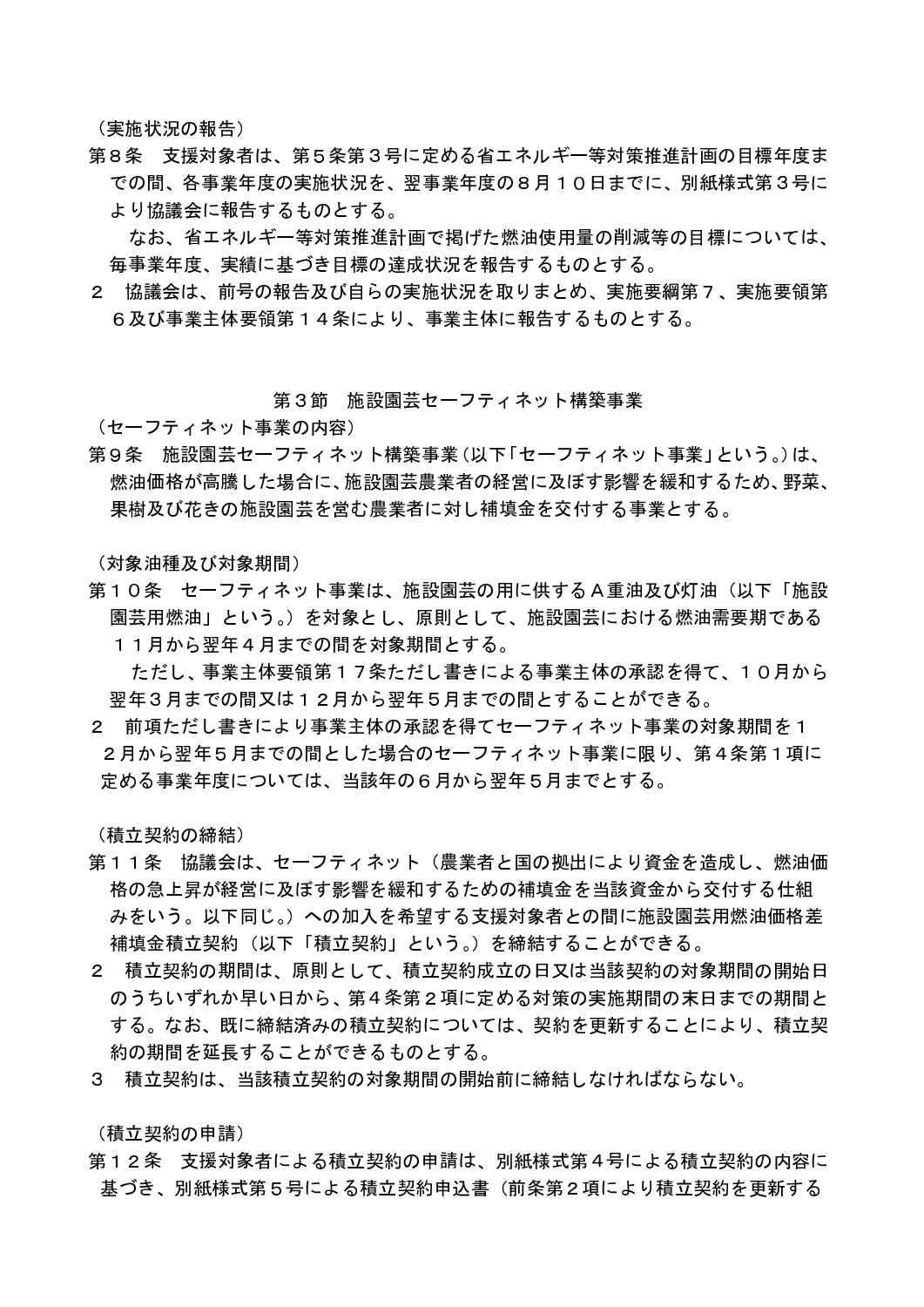場合の申込書を兼ねる。以下「積立申込書」という。)を作成し、第14条に定める数量 等申込書を添えて、協議会に提出して行うこととする。

(積立契約締結完了通知の送付)

第13条 協議会は、前条により支援対象者から提出された積立申込書の内容を審査し、 妥当と認められる場合は第6条第3項による手続を行うものとし、同条第4項により該 当する支援対象者と積立契約の締結(第11条第2項による積立契約の更新を含む。)を 行うものとする。積立契約を締結した場合には、当該積立契約を締結した支援対象者に 対して、別紙様式第6号により積立契約締結完了通知を送付するものとする。

(燃油購入数量等の設定)

第14条 セーフティネットへの加入を希望する支援対象者 (以下 「加入申込者」という) 又は前条により積立契約を締結した支援対象者(以下「加入者」という。)は、施設園芸 用燃油価格差補填金(燃油価格の急上昇が施設園芸農業者の経営に及ぼす影響を緩和す るための補填金をいう。以下「補填金」という。)に係る積立金の積立方式について、そ の構成員の事業参加者ごとに下表の選択肢からいずれかを選択し、別紙様式第7号によ る燃油購入数量等設定申込書(以下「数量等申込書」という。)により、補填金の対象と なる燃油購入数量とともに、協議会に申し込むものとする。なお、第11条第2項によ る積立契約の更新等に伴い当該事業年度の燃油購入数量の追加を行う場合も同様とする。

| 選択肢 (積立方式)      | 油種  | 積立額の算出式                |
|-----------------|-----|------------------------|
| 燃油価格の 130%相当までの | A重油 | 12.7円/リットル×燃油購入数量×1/2  |
| 高騰に備え積み立てる場合    | 灯油  | 13.5 円/リットル×燃油購入数量×1/2 |
| 燃油価格の 150%相当までの | A重油 | 29.6円/リットル×燃油購入数量×1/2  |
| 高騰に備え積み立てる場合    | 灯油  | 31.4円/リットル×燃油購入数量×1/2  |

- 2 協議会は、前項の申込みを基に、加入申込者又は加入者に対し、加入申込者に対して は前条により積立契約を締結した上で、当該加入者に係る当該事業年度の補填金の対象 となる燃油購入数量及び納入期限(以下「燃油購入数量等」という。)を設定するもの とする。
- 3 燃油購入数量等の設定は、当該燃油購入数量の対象期間の開始前に行うものとする。 また、第11条第2項による積立契約の更新等に伴い当該事業年度の燃油購入数量の追 加を行う場合は、事業主体が別途指示する期日までに設定を行うものとする。
- 4 第2項により設定された燃油購入数量(以下「設定数量」という。)、積立単価及び納 入期限の変更は原則として行わない。

(契約の解約等)

- 第15条 協議会は、加入者が次に掲げる場合に該当することとなったときは、当該加入 者との積立契約を解約するとともに、当該加入者の燃油補填積立金(第16条により加 入者から協議会に納入されたものをいう。以下同じ。)の解約時の残額を全額取り崩し 当該加入者に返還するものとする。
	- ア 加入者が契約期間の中途において、積立契約の解約を申し出た場合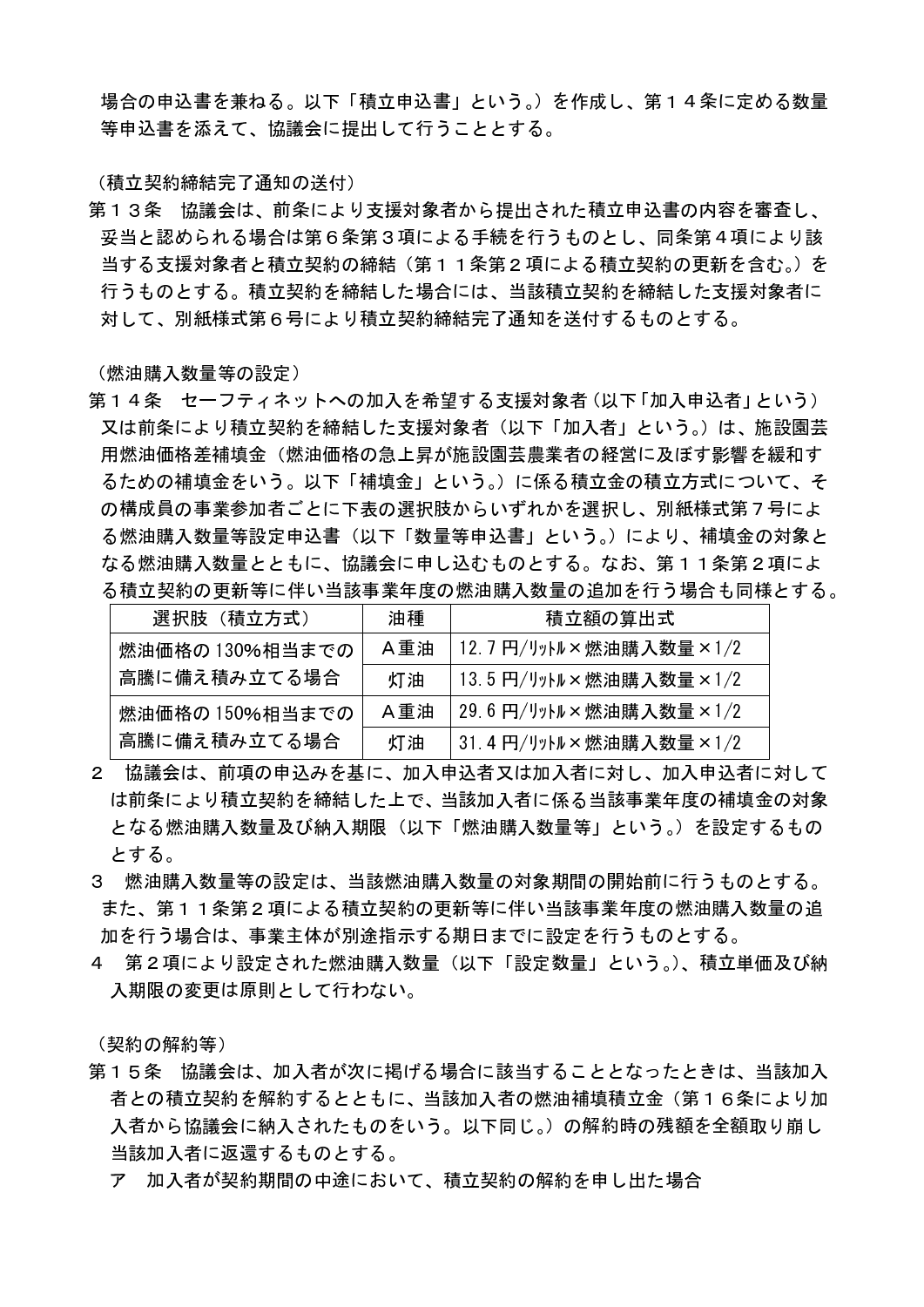- イ 加入者が契約期間の中途において、燃油補填積立金の返還を申し出た場合
- ウ 加入者が加入等に当たって虚偽の申告をしたことが判明した場合
- エ 加入者に、解散、仮差押、仮処分、強制執行、民事再生、会社更生等の事実が生じ た場合
- |才 前各号に掲げる場合のほか、加入者の重大な過失又は悪意等による事由が認められ る場合
- 2.加入者が納入すべき燃油補填積立金を設定された期日までに納入しなかった場合は、 当該積立契約を解約する。
- 3 協議会は、第1項及び前項の規定により積立契約を解約する場合において、加入者の 責により協議会に損害が生じているときは、当該損害と協議会が加入者に返還する燃油 補填積立金とを相殺することができる。
- 4 協議会は、積立契約の解約に関して、第1項エ及び次項の場合を除き、加入者から解 約手数料を徴収することができる。この場合において、協議会は、当該解約手数料と協 議会が加入者に返還する燃油補填積立金とを相殺することができる。
- 5 協議会は、本事業に係る国の予算措置の中止等のやむを得ない理由がある場合には、 加入者との積立契約を解約することができる。この場合において、協議会は、当該加入 者の燃油補填積立金の解約時の残額を全額取り崩し当該加入者に返還するものとする。

(燃油補填積立金の納入)

- 第16条 加入者は、当該加入者につき第14条第2項により燃油購入数量等が設定され たときは、同条第1項に定める算式に当該設定数量を当てはめて算出した額を燃油補填 積立金として、必要額を当該納入期限までに協議会に納入するものとする。
- 2 納入された燃油補填積立金には、利息を付さない。

(燃油補填積立金の精算)

第17条 協議会は、加入者と締結した積立契約の期間満了時において、当該加入者の燃 油補填積立金に残額がある場合には、当該残額を当該加入者に返還するものとする。

(補填金の交付)

- 第18条 協議会は、事業主体要領第19条による事業主体からの通知を受けて、加入者 に対する補填金の交付を行うものとする。この場合、事業主体要領第20条により事業 主体が生産局長の承認を得て定める単位数量当たりの補填金の額に、加入者及びその事 業参加者ごとの当該月の購入実績数量を乗じて得た額を補填金として加入者に交付す るものとする。
- 2 協議会は、対象期間の当該都道府県下の平均気温等を踏まえ、事業主体要領第19条 に基づき、事業主体に対しセーフティネットの発動基準率の特別な設定を申し出るもの とする。

(補填金の交付額)

第19条 協議会が各月ごとに交付する補填金の額は、対策資金の額の範囲内において、 各加入者及びその事業参加者ごとにつき、当該補填金の交付日における燃油補填積立金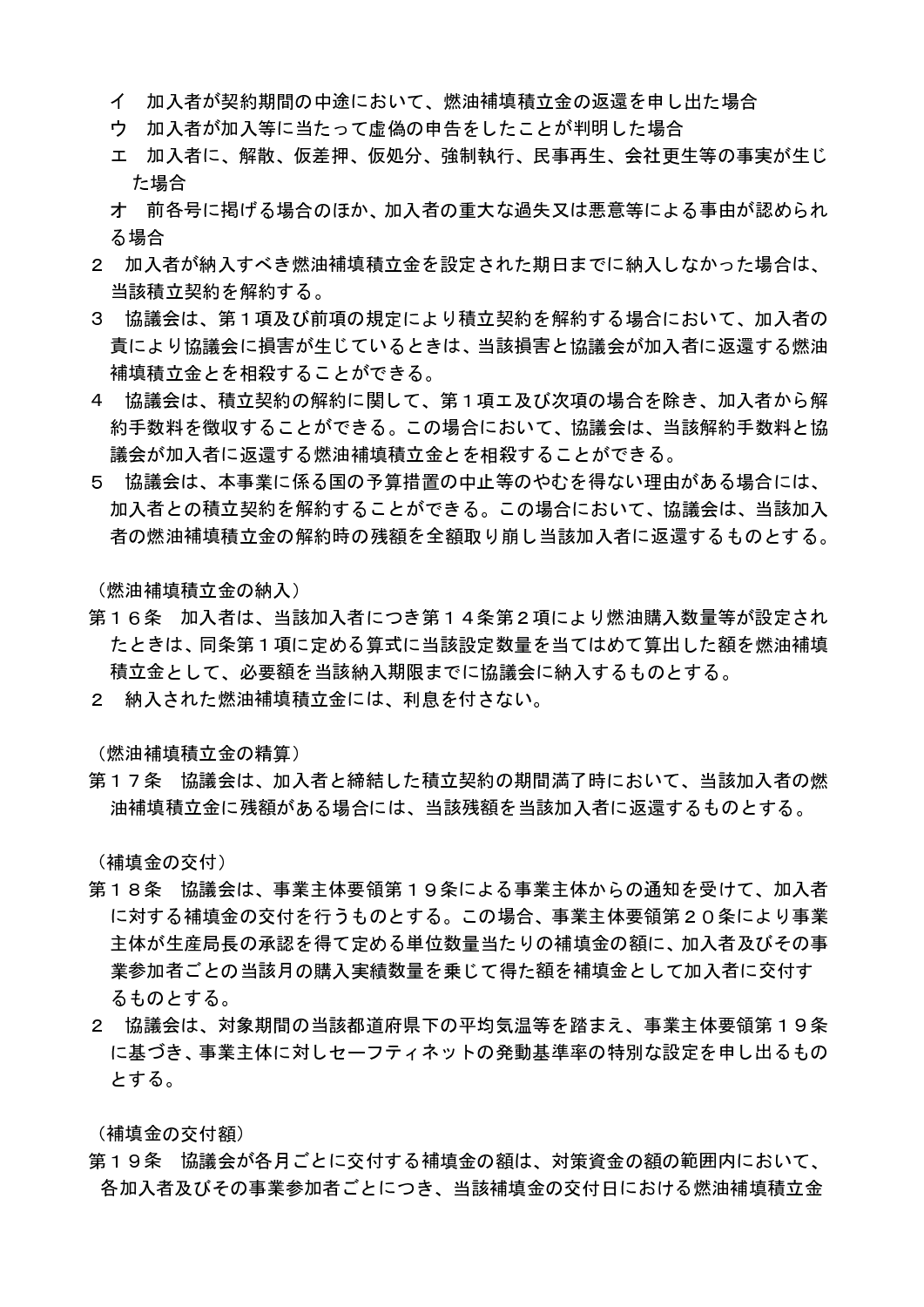残高(当該燃油補填金を交付しようとする月の前月までの燃油補填金が未交付の場合は、 当該燃油補填積立金残高からその額を差し引いた額)の2倍を限度とする。

(補填金の不交付及び返還)

- 第20条 協議会は、加入者が次に掲げる事由のいずれかに該当するときには、補填金の 全額若しくは一部を交付せず、又は既に交付した補填金の全部若しくは一部を返還させ ることができる。
	- アー協議会に提出した書類に虚偽の記載があった場合
	- イ 協議会に対する義務を怠った場合

(施設園芸用燃油の購入実績数量の報告)

第21条 加入者は、協議会が指示した場合には、各月の施設園芸用燃油の購入実績数量 を、別紙様式第8号により協議会に報告しなければならない。

(変更の届出)

第22条 加入者及び事業参加者は、住所及び名称並びに代表者の氏名に変更があったと きは、遅滞なく協議会に届け出るものとする。

## 第4章 雑則

(帳簿の備付け等)

- 第23条 支援対象者は、対策に係る収入及び支出を明らかにした帳簿を備え、かつ当該 収入及び支出についての証拠書類を整理するとともに、これらの帳簿及び証拠書類を、 補助金又は補填金の交付を受けた会計年度の翌年度から5年間保存するものとする。ま た、支援対象者は、その構成員の事業参加者に対し、対策に係る証拠書類等を保管し、 必要に応じて、閲覧できるよう求めるものとする。
- 2 協議会は、必要に応じて、支援対象者に対し、対策に係る取組の実施確認を行うとと もに、経理内容を調査し、協議会への補助金又は補填金の請求の基礎となった関係書類 の閲覧を求めることができるものとする。

(留意事項)

- 第24条 対策の実施に当たっては、以下の事項に留意するものとする。
- (1) 農業共済等の積極的活用

継続的な効果の発現及び経営の安定を図る観点から、支援対象者及び事業参加者は、 農業災害補償法 (昭和22年法律第185号) に基づく農業共済への積極的な加入に努める ものとする。

(2) 園芸用使用済みプラスチック等の適正処理

園芸用使用済みプラスチック等の適正かつ円滑な処理を推進するため、支援対象者 は、事業実施地区等において、「産業廃棄物管理票制度の運用について」(平成23年 3月17日付け環廃産発第110317001号環境省大臣官房廃棄物・リサイクル対策部産業廃 棄物課長通知)、「園芸用使用済プラスチック適正処理に関する指導について」(平